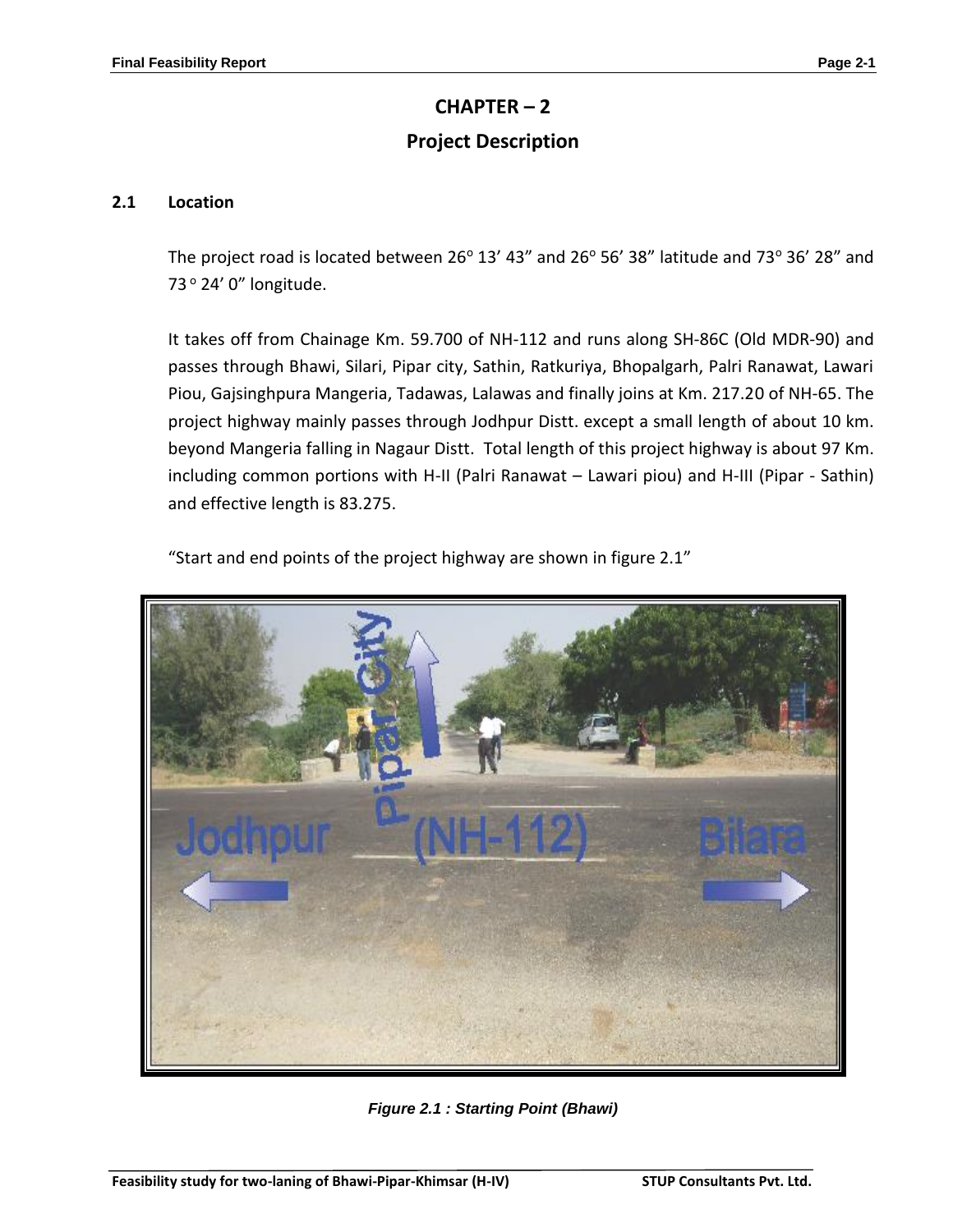

*Figure 2.2: End Point (Khimsar, NH-65, Ch. 217.200)*

## **2.2 Climate**

The climate is generally dry and reaches to its extremity a hot and dry in summers (March – June) and very cold in winters (December to February). Maximum temperature in summer reaches to 46<sup>0</sup>-47<sup>0</sup> C with minimum dry temperature as 40<sup>0</sup>C. During this period sand storm are very common. The minimum temperature in winter dips up to  $5^{\circ}$ C. In monsoon season (July to August) average annual rainfall is approx. 570mm.

#### **2.3 Existing Road**

## **2.3.1 Land Use**

The land use along the project highway is mostly agriculture except in inhabited areas. About 92% population either depends on agricultural activities.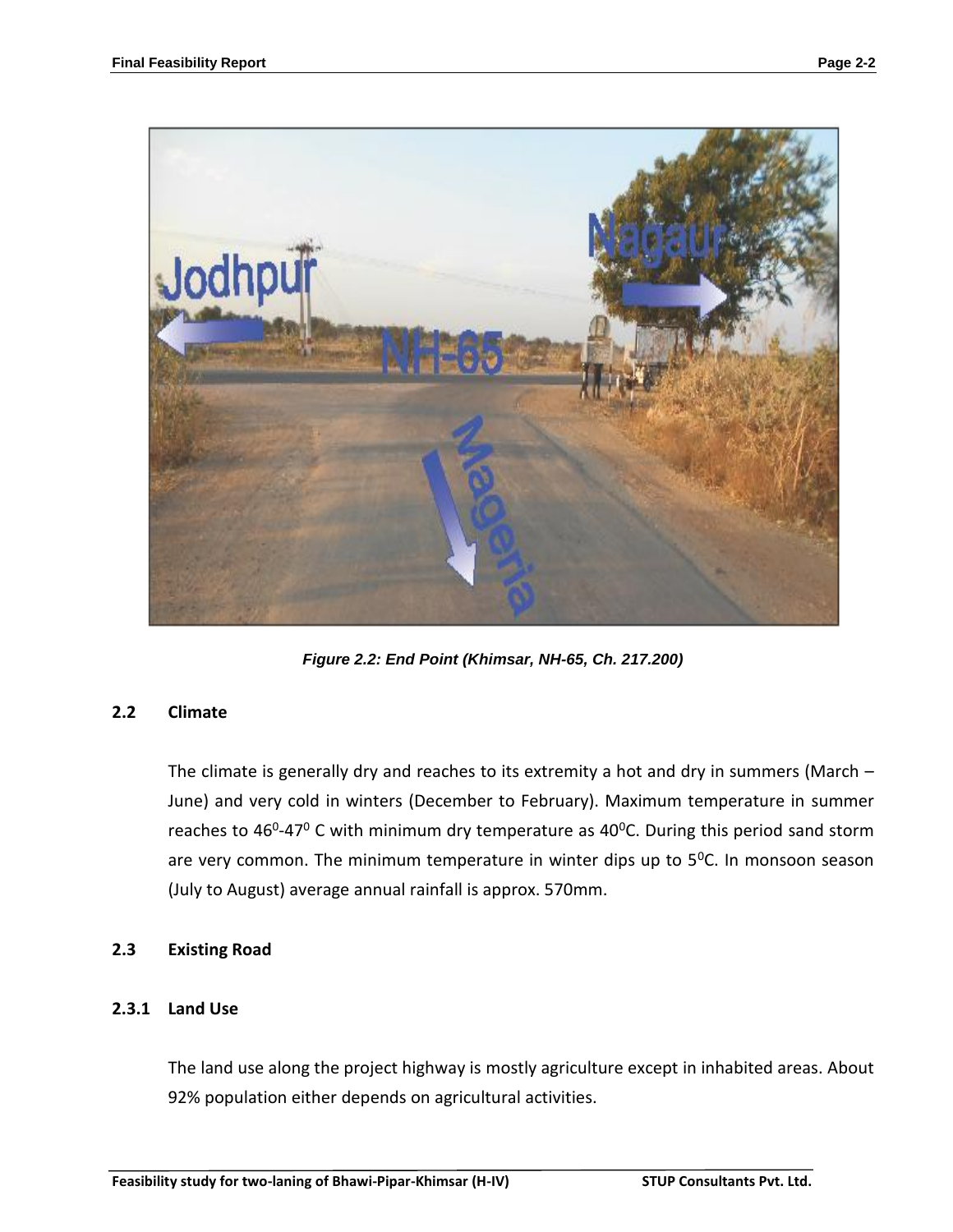## **2.3.2 Settlements**

The details are as given in table 2.1:

| S.No. | Name of          | Location Ch (km - | Length (m) | Pavement | <b>Remarks</b> |
|-------|------------------|-------------------|------------|----------|----------------|
|       | Township         | km)               |            | type     |                |
|       |                  |                   |            |          |                |
| 1     | Ghana Mangra     | $5.400 - 6.170$   | 0.77       | CC/BT    | Partly CC      |
| 2     | Tilwasni         | $7.000 - 8.200$   | 1.20       | CC/BT    | Partly CC      |
| 3     | Selari           | $10.480 - 11.500$ | 1.02       | CC/BT    | Partly CC      |
| 4     | Pipar            | $18.500 - 20.850$ | 2.35       | CC/BT    | Partly CC      |
| 5     | Ratkuria         | $41.150 - 42.000$ | 0.85       | CC/BT    | Partly CC      |
| 6     | Bhopalgarh       | $53.900 - 56.900$ | 3.00       | CC/BT    | Partly CC      |
| 7     | Surpura          | $62.100 - 63.100$ | 1.00       | CC/BT    | Partly CC      |
| 8     | Gajsinghpur      | 79.500-81.100     | 1.60       | CC/BT    | Partly CC      |
| 9     | Mangeria         | $86.300 - 87.400$ | 1.10       | CC/BT    | Partly CC      |
| 10    | <b>Dharnawas</b> | $92.150 - 93.000$ | 0.85       | CC/BT    | Partly CC      |
| 11    | Lalawas          | $95.600 - 96.000$ | 0.40       | CC/BT    | Partly CC      |

#### **Table 2.1 : Settlements**

## **2.3.3 Geology and Soil Type**

The geological setup of the district is represented by various igneous metamorphic and sedimentary rocks. Delhi Super litho units are very limited and in the form of isolated pockets. Marwar Super Group of rocks occupies maximum geographical area of the district lying in the central, western and earthen parts of the district. In the entire district, the hard rocks are overlain by this blanket of alluvium and wind-blown sand.

Ground water occur under unconfined to semi-confined conditions in rocks of Delhi Super Group, Jodhpur sand stone, Bilara limestone, Nagaur sand stone, Lathi sand stone and unconsolidated sediment. These form the chief source of ground water in district. Confined conditioned is also met sometimes at deeper levely in the north western part of the district.

## **2.3.4 Right of Way (ROW)**

As per preliminary survey and the information obtained from various agencies, the ROW available is around 15m throughout. However, after collecting the revenue maps it is noted that the ROW varies 8.0 to 20.0 m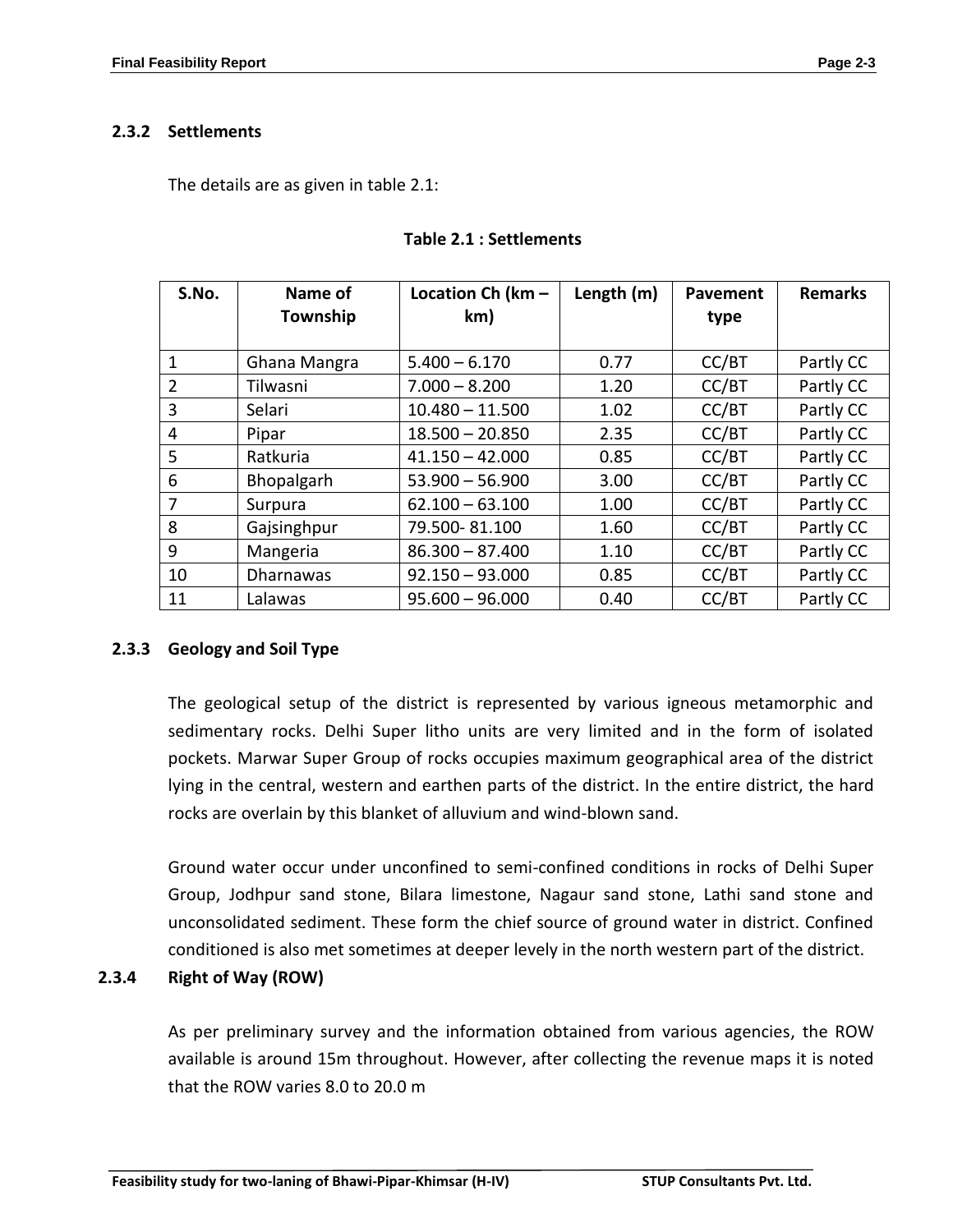| S.<br>No.      | <b>Section</b>                              | Length<br>(Km.) | <b>Existing ROW</b><br>(Km.) | Proposed<br>ROW (Km.) | Remark |
|----------------|---------------------------------------------|-----------------|------------------------------|-----------------------|--------|
| $\mathbf 1$    | Bhawi - Sathin<br><b>SH-86C</b>             | 31              | 15                           | 30                    |        |
| $\overline{2}$ | Sathin - Palri-<br>Ranawat<br><b>SH-86C</b> | 41              | 15                           | 30                    |        |
| 3              | Km. 77 - 97<br><b>SH-86C</b>                | 22              | 15                           | 30                    |        |

| Table: 2.2 : Right of Way |  |  |
|---------------------------|--|--|
|---------------------------|--|--|

## **2.3.5 Intersection**

There are 16 intersections existing on the project highway. Most of these intersections lead to nearby villages. The details are as given in Table 2.3:

| S.<br>No.      | Chainage<br>(km) | <b>Type</b> | Width<br>(m) | Type of<br>surface | <b>Direction</b> | <b>Remarks</b>                 | Minor / Major |
|----------------|------------------|-------------|--------------|--------------------|------------------|--------------------------------|---------------|
| $\mathbf{1}$   | $0 + 00$         | $\mathsf T$ | 4-lane       | <b>BT</b>          | <b>Both</b>      | $NH-212$ (Jodhpur –<br>Nagaur) | Major         |
| $\overline{2}$ | $14 + 400$       | 4-Leg       | 3.5          | BT                 | <b>BS</b>        | Jaigaon - Chirthani            | Major         |
| 3              | $31 + 050$       | Y           | 5.5          | <b>BT</b>          | <b>RHS</b>       | Dodiyan                        | Minor         |
| 4              | $41 + 200$       | Υ           | 3.5          | BT                 | <b>RHS</b>       | Khangta                        | Minor         |
| 5              | 45+800           | T           | 3.5          | ВT                 | <b>LHS</b>       | <b>Bagoria</b>                 | Minor         |
| 6              | $52+400$         | T           | 3.5          | BT                 | <b>LHS</b>       | Sathin                         | Minor         |
| $\overline{7}$ | 54+550           | Y           | 5.5          | BT                 | <b>BS</b>        | Jodhpur - Narkot               | Major         |
| 8              | 55+150           | Υ           | 3.5          | <b>BT</b>          | <b>LHS</b>       | Shopian                        | Minor         |
| 9              | $55+650$         | Υ           | 3.5          | BT                 | <b>BS</b>        | Hirdshear                      | Minor         |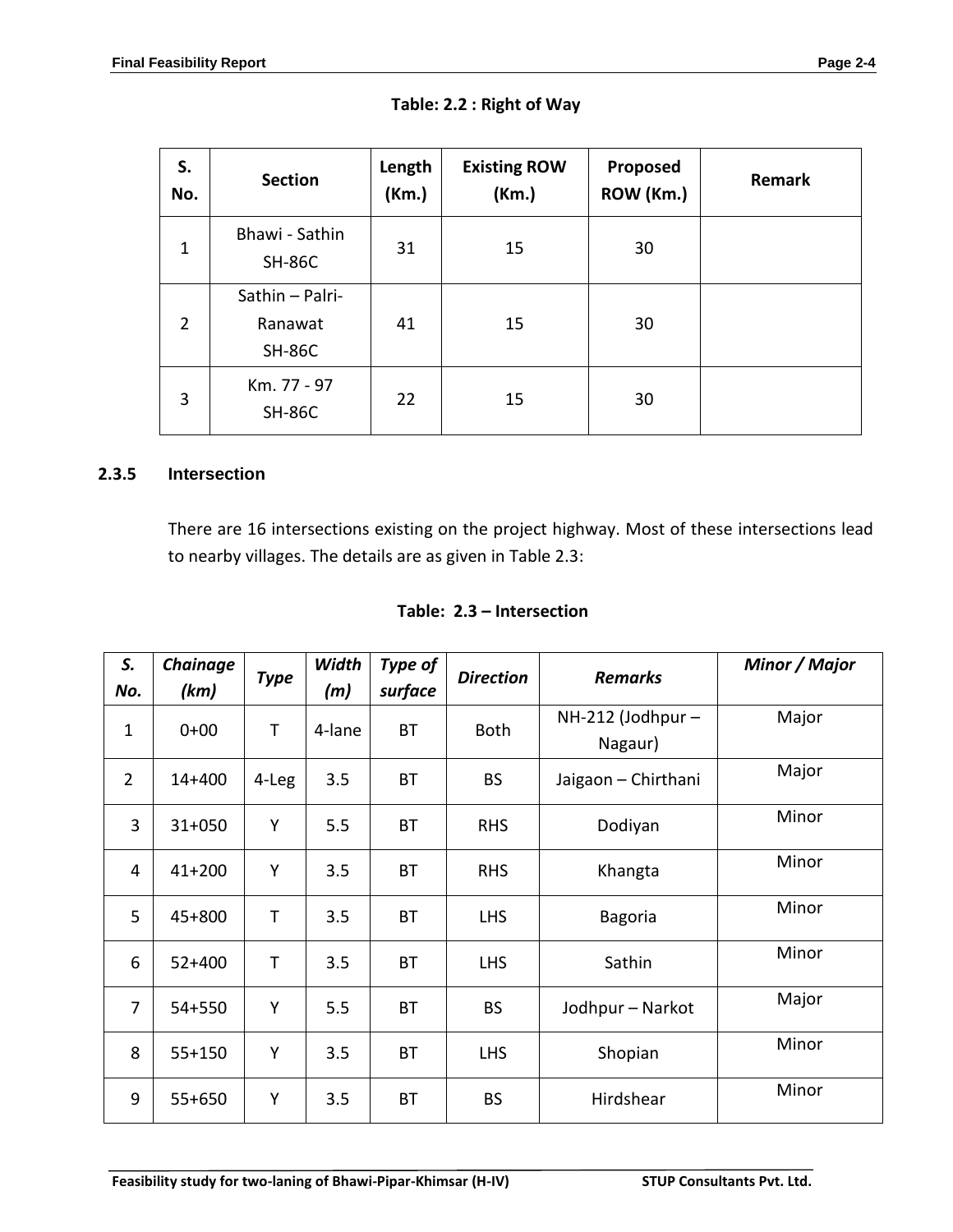| S.<br>No. | Chainage<br>(km) | <b>Type</b> | Width<br>(m) | Type of<br>surface | <b>Direction</b> | <b>Remarks</b>                     | Minor / Major |
|-----------|------------------|-------------|--------------|--------------------|------------------|------------------------------------|---------------|
| 10        | 62+600           | Υ           | 3.5          | <b>BT</b>          | <b>BS</b>        | Kadari - Hingoli                   | Minor         |
| 11        | 76+280           | Υ           | 3.5          | BT                 | <b>RHS</b>       | Lawari                             | Minor         |
| 12        | 80+750           | T           | 3.5          | <b>BT</b>          | <b>LHS</b>       | Khithani                           | Minor         |
| 13        | 81+000           | Т           | 3.5          | Cement             | <b>RHS</b>       | <b>Bhaward</b>                     | Minor         |
| 14        | 86+480           | Т           | 3.5          | BT                 | <b>LHS</b>       | Towards NH-65                      | Minor         |
| 15        | $92+400$         | Т           | 3.5          | BT                 | <b>LHS</b>       | Nagri                              | Minor         |
| 16        | $97 + 172$       | T           | 7.0          | <b>BT</b>          | End              | <b>NH-65</b><br>(Jodhpur – Nagaur) | Major         |

## **2.3.6 Alignment**

The alignment is passing through Plain terrain in entire length. The land use along the project highway is mainly agriculture and residential in built up area. It can cater to the design speed of about 80 km/hr except in some of the built-up area where it may have to be restricted upto 50-65 km/hr., however, in some portion of the project highway (Km. 41+500 – 42+000) passing through Ratkuriya where geometrics are very bad will need short realignment. A proposal for the same has already been prepared and the same approved by the authority. However, topographic survey could not be done due to public agitation. The vertical alignment is generally smooth.

## **2.3.7 Existing Carriageway and Pavement**

The existing road is having single lane carriageway (width 3.0m to 3.75m) mostly except some IL/2L stretches in isolation. Further there is Katcha road in a length of about 5 Km. beyond Mangeria and about 10.0 Km. length from Pipar to Sathin and 4 km. length between Palri Ranawat and Lawari Piou is common with H-III and H-II respectively. There is no existing paved shoulder and the width of earthen shoulders varies from 1.00 to 2.00 m.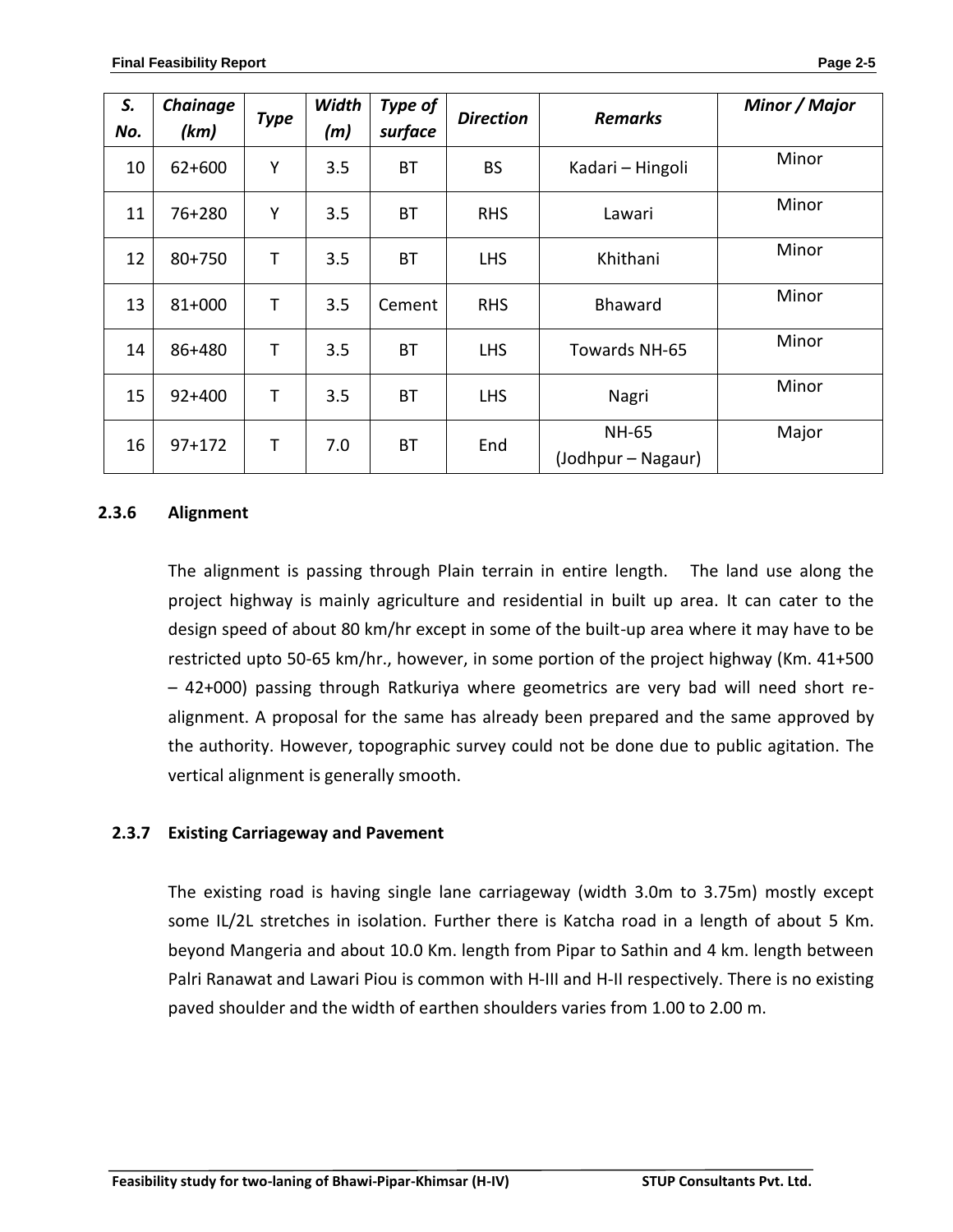## **Roadway Details are given in Annexure 2.1**

The existing pavement is generally BT except in the stretches passing through in-habited areas where it is partly CC. The condition of the pavement varies from good to fair. It is good in about 50% length and fair to poor in 50% length. About 5 Km. road length is presently Katcha.

## **Km-wise details are in Annexure 2.2**

## **2.3.8 Cross Drainage Structure**

There is no existing bridge on the project road. However, there are about 3 culverts (pipe / slab) and 17 causeways. The sub-standard culverts will be reconstructed and causeway will be replaced with culverts suitably.

Details of the CD works are in **Annexure 2.3.**

#### **2.3.9 Railway Crossing**

There is one unmanned level crossing single line (Salva - Bilara) at km. 0.800 on the Project Road. There is another manned Railway crossing (Ch. 563 / 3-4) in Km. 39 (Merta – Jodhpur) of project highway. The numbers of train passing at this crossing are about 30 per day and average gate closing time on each occasion is about 10 minutes as per the information collected from the site. The TVU as on 10/13 are 37557 only. Presently the cost of replacement of existing level crossing with ROB has not been included.

#### **2.3.10 Utilities**

There are electricity pole, telephone lines and optical fibre cable line within the road boundary in various section of the highway. The exact location proposed for their shifting is given in the utility relocation plan already submitted to the concerned agencies through the authority in the first week of June 2015. The shifting of above utilities or otherwise has been considered as per improvements proposed.

#### **2.3.11 Environment Features**

The project road already in operation and will be improved / upgraded, no major changes in ecological and environment features are anticipated. On both sides of the project highway,